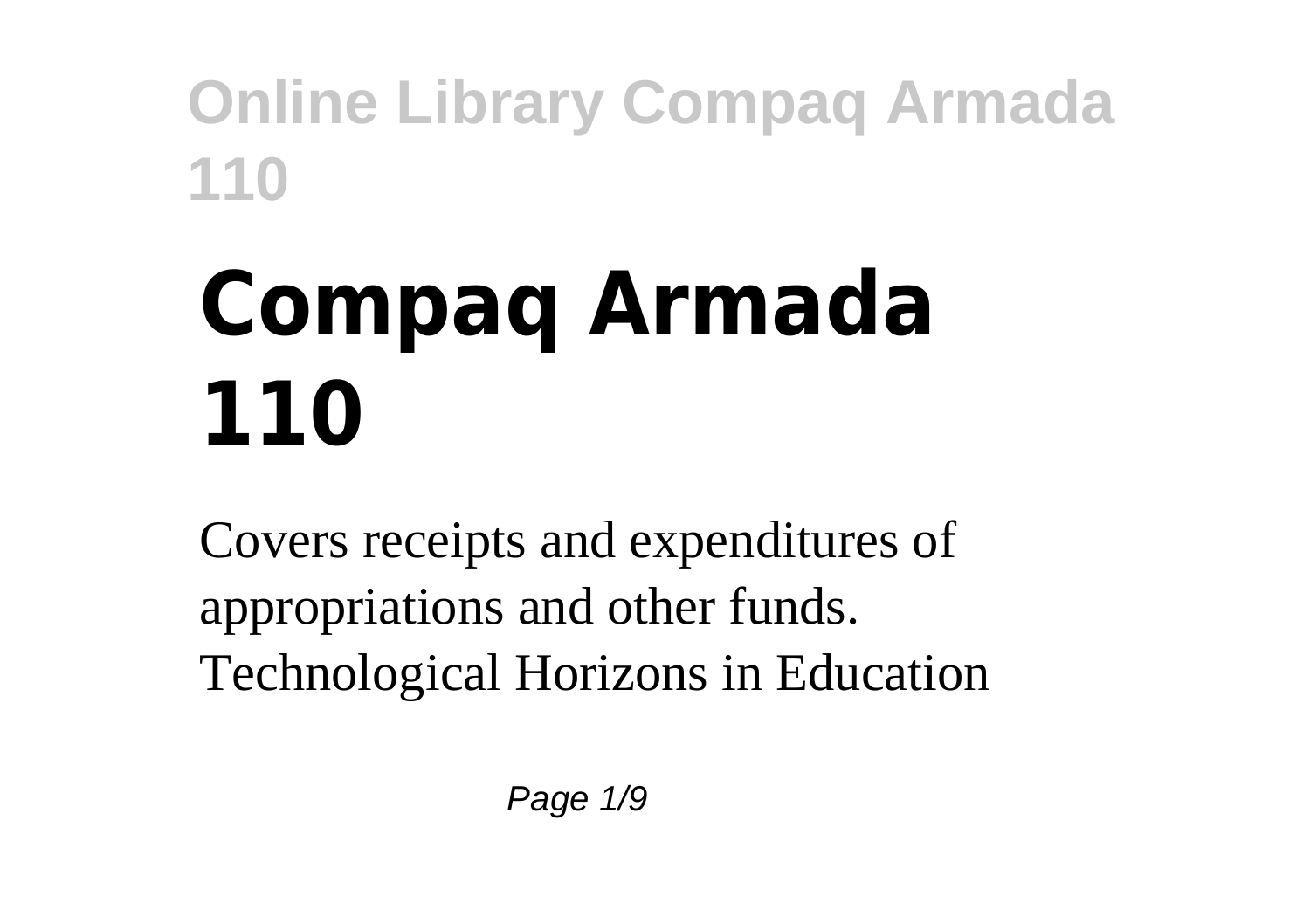House Document PC Mag Tempo Info exame Microtimes Maximum PC is the magazine that every computer fanatic, PC gamer or Page 2/9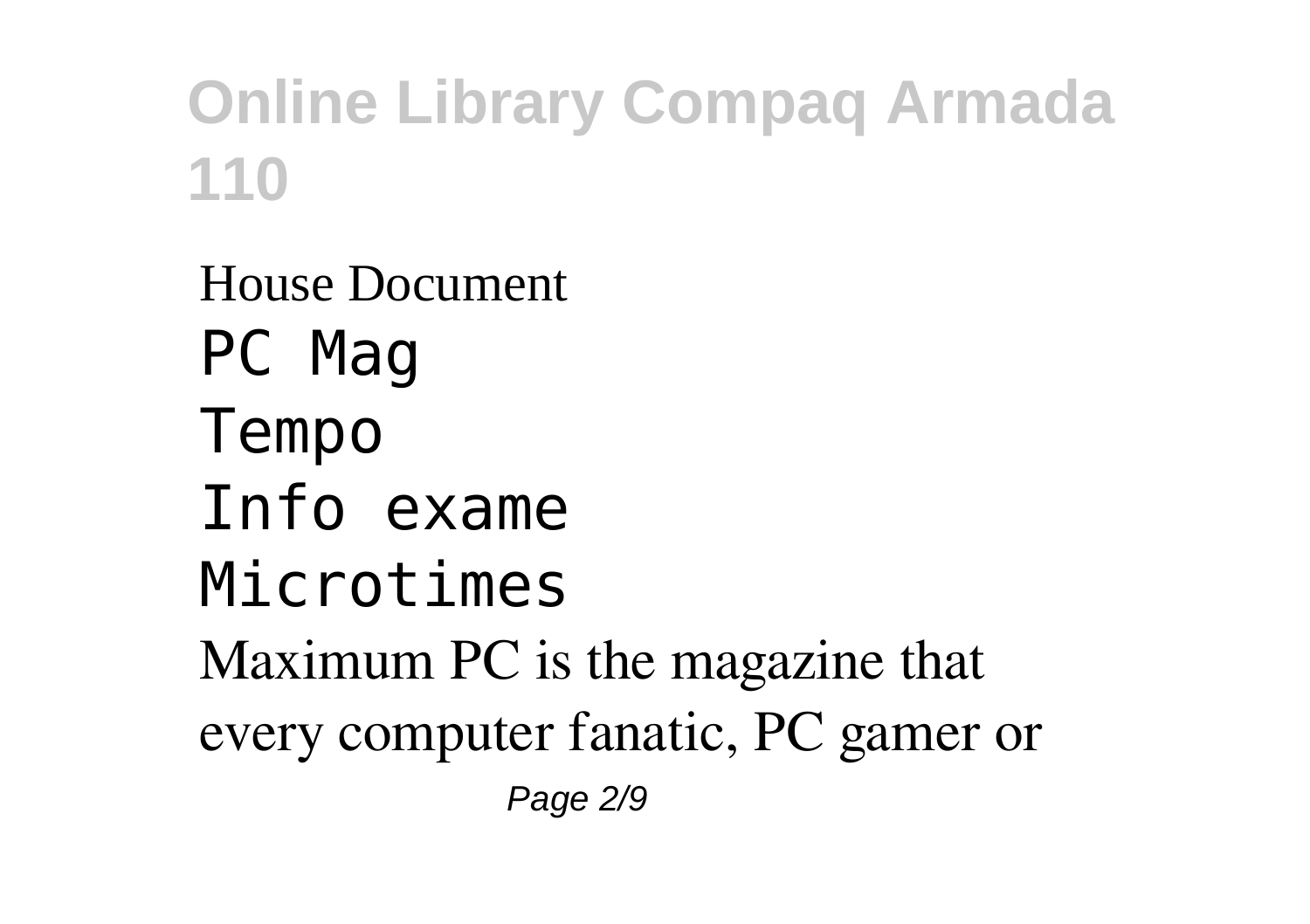content creator must read. Each and every issue is packed with punishing product reviews, insightful and innovative how-to stories and the illuminating technical articles that enthusiasts crave. Techniques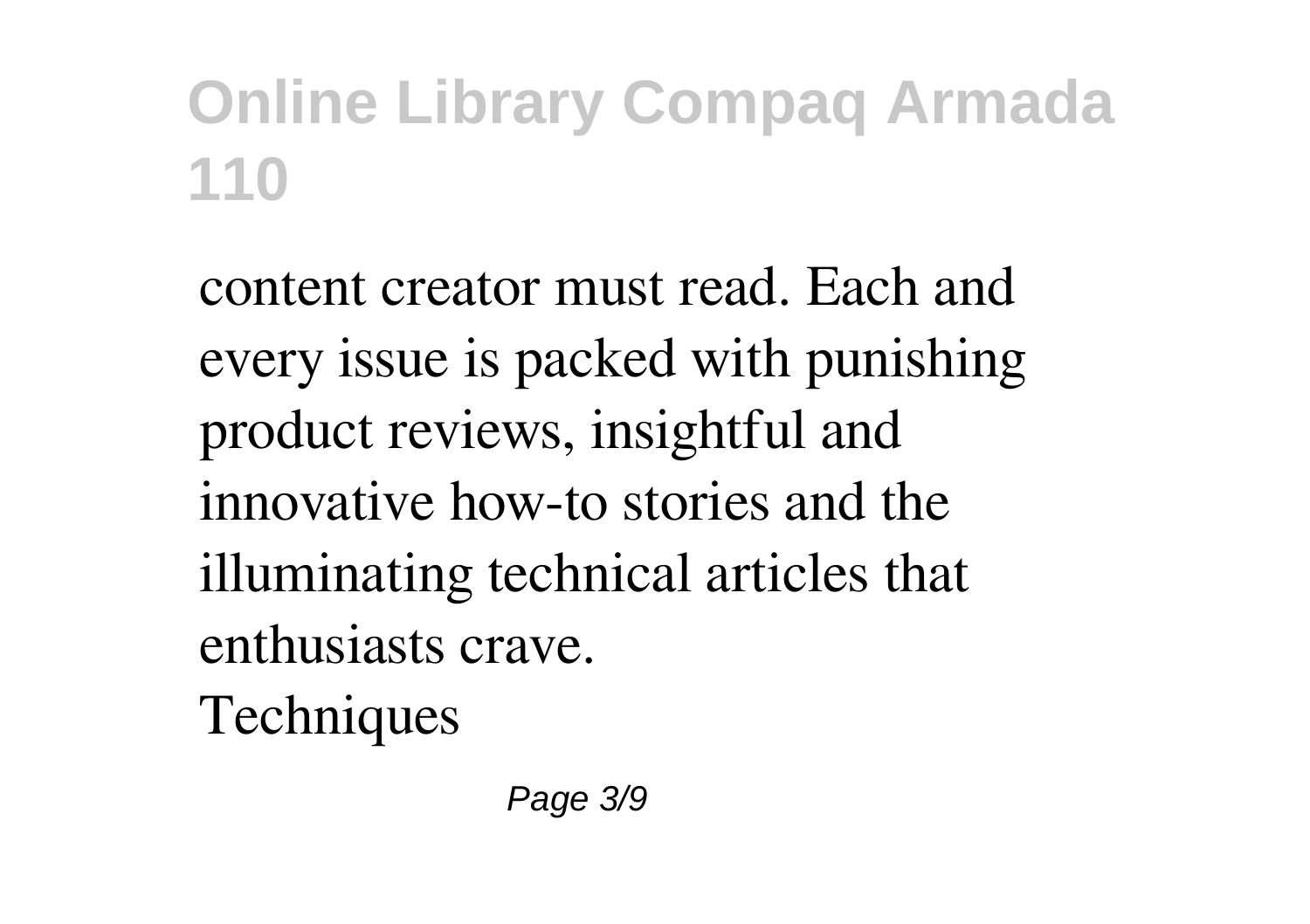PC Mag Polityka InfoWorld is targeted to Senior IT professionals. Content is segmented into Channels and Topic Centers. InfoWorld also celebrates people, companies, and projects.

Statement of Disbursements of the House Page 4/9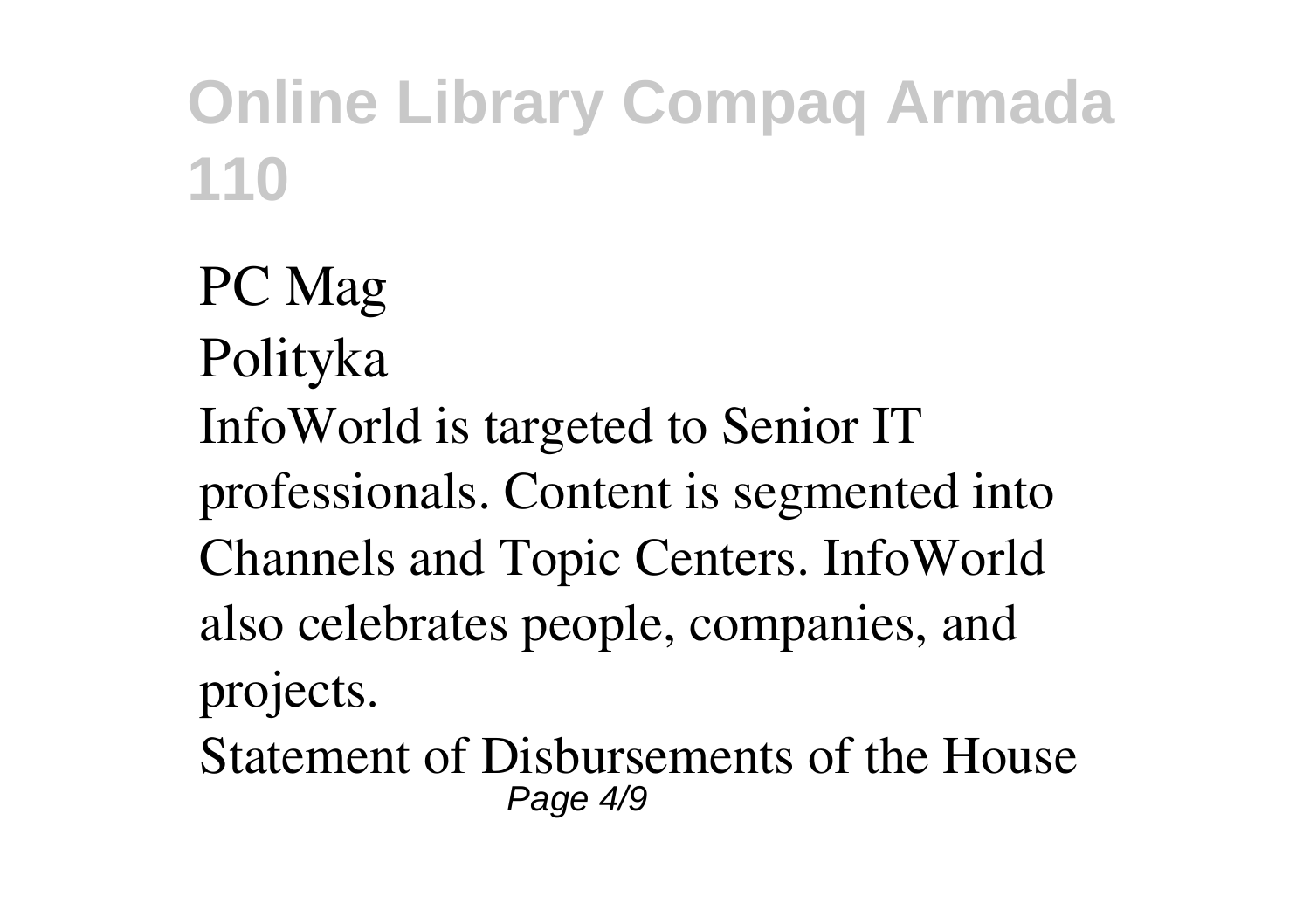as Compiled by the Chief Administrative Officer from ... Computers in Africa Computerworld For more than 40 years, Computerworld has been the leading source of technology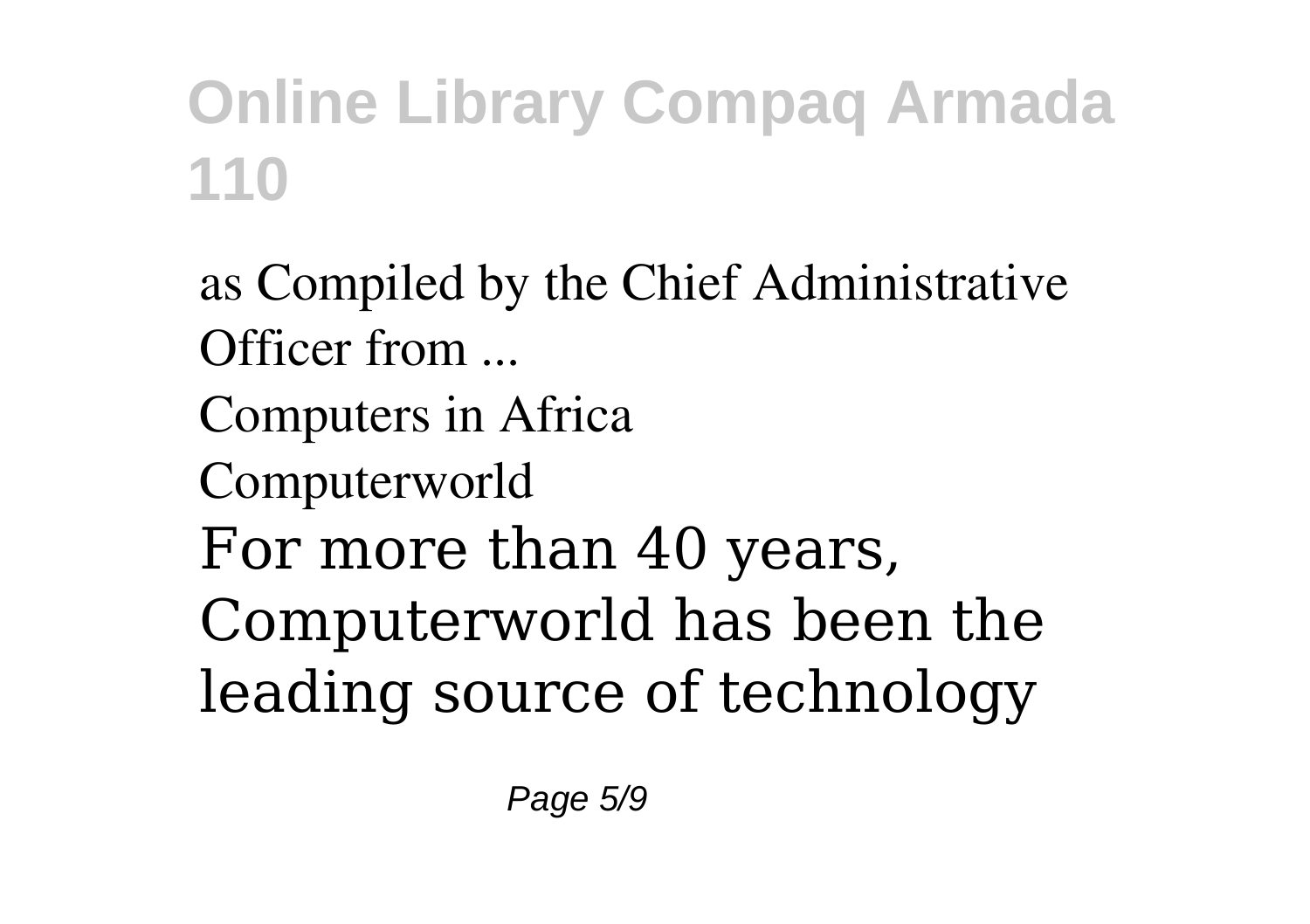news and information for IT influencers worldwide. Computerworld's awardwinning Web site (Computerworld.com), twicemonthly publication, focused conference series and custom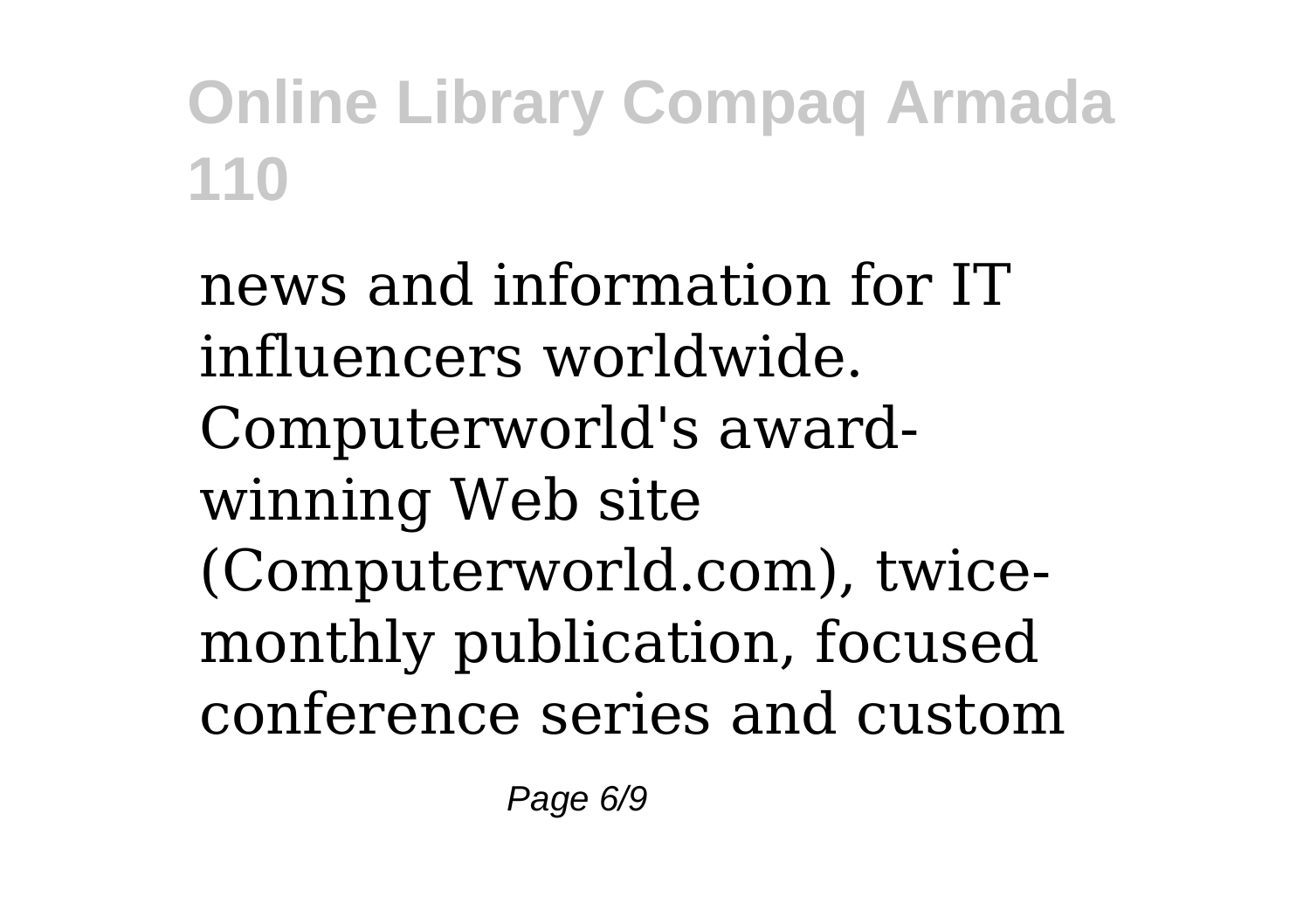research form the hub of the world's largest global IT media network. Wprost PC Magazine National Business Bulletin PCMag.com is a leading authority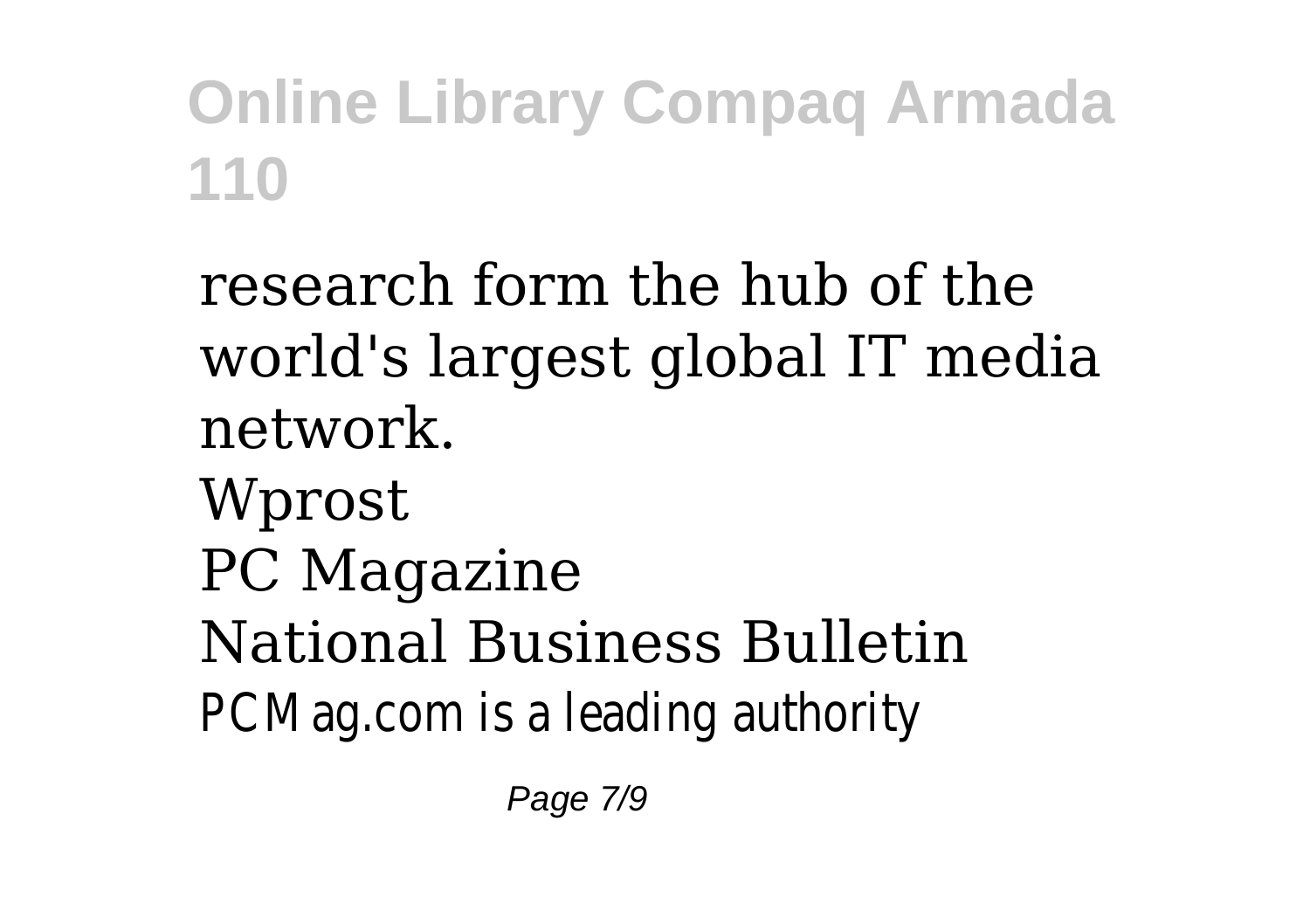on technology, delivering Labsbased, independent reviews of the latest products and services. Our expert industry analysis and practical solutions help you make better buying decisions and get more from technology. The Independent Guide to IBM-Page 8/9